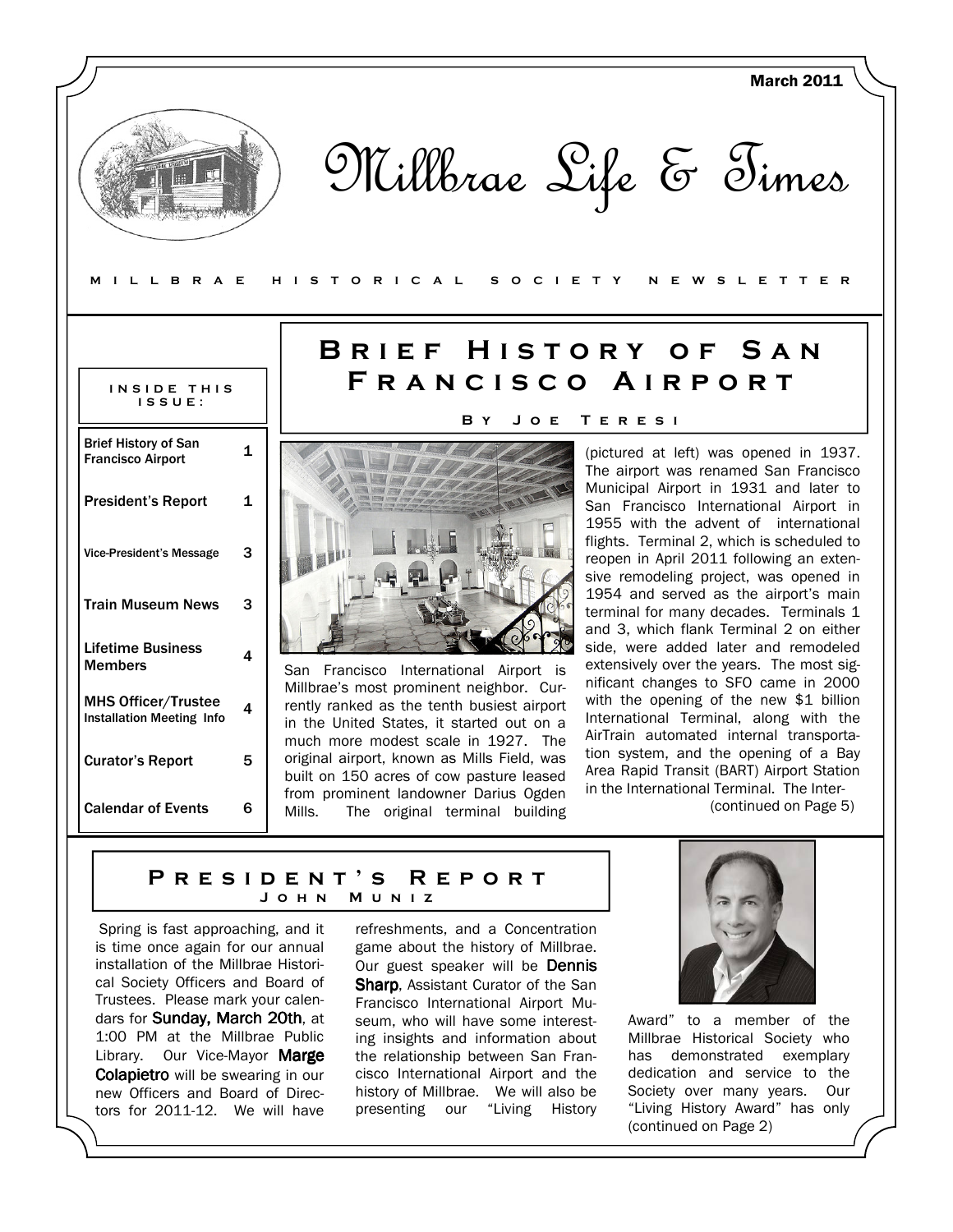PAGE<sub>2</sub>

### PRESIDENT'S REPORT ( CONTINUED FROM PAGE 1)

been presented to nine dedicated individuals over the past 40-year history of the Millbrae Historical Society.

How many young people today know what an anvil is or its purpose? Not many. An anvil was used in the blacksmithing industry to shape and bend metal. As one of the Millbrae Historical Society's newest exhibits, we will soon have the original anvil that was used in **Alfred Gee**'s blacksmith shop which operated in Millbrae from just after the 1906 earthquake until the 1940's. We will also obtain the forge that was used to heat the metal to be shaped on the anvil. The exhibit will be ready for viewing by June. A big thank you to Ray Breitenstein from the Sharpsteen Museum in Calistoga for donating the anvil and forge to the Millbrae Historical Society. Ray grew up in Millbrae and worked at the Millbrae Cabinet Shop for many years.

Speaking of exhibits, we have several new exhibits of late nineteenth century clothing displayed at the Museum. Also, many of our display cases have been upgraded with new lighting that enhances our collection of historical memorabilia. The new display case lighting was installed by one of our newest members, Tom Wooley. So come on down and check out our new clothing displays.

Our Board of Trustees voted to approve a new category of membership to the Millbrae Historical Society. We now have a "Lifetime Business Membership". A one-time four hundred dollar donation entitles a business to lifetime membership, a beautiful framed certificate that can be display in the member's business, and ad space in the Millbrae Historical Society newsletter. If you know a business owner who might be interested, please have them contact me. Thank you to our first Lifetime Business Members: Corey, Luzaich, Pliska, De Ghetaldi & Nastari, LLP, Mateo Avenue Mini Storage, and Millbrae Lock. Please patronize these businesses whenever possible.

I would also like to thank **Allied Security Alarms** of South San Francisco for providing security alarm service free of charge to the Millbrae Historical Society Museum for many years.

Later this year, don't forget our annual Fourth of July **Picnic**, on Monday, July 4th. Keep checking your Millbrae Historical Society newsletter for further details. Our annual Millbrae Historical Society Yard Sale will be held on Saturday, August 13, in front of the Millbrae Museum. If you have any items that you would like to donate to the yard sale, please bring them by the Museum, or give me a

call and I will pick up your donation. Thank you.

Get in shape for spring and summer by exploring Millbrae's history on our three-mile **Millbrae History** Walk. Pick up our brochure, which contains a detailed map, and look for our History Walk markers on the sidewalks. History Walk brochures can also be picked up at City Hall or the Millbrae Library.

Museum Curator Alma Massolo has recently been under the weather. It is my hope that Alma will soon be able to return to her beloved Museum, which she has worked so diligently to enhance and preserve.

As we progress through the New Year, and technology changes our lives on a daily basis, we must pause to remember where we came from and where we are going. The best way to accomplish this is through an appreciation of history. Looking back to the past and viewing the way lives were lived makes us appreciate what we have today. What we have in Millbrae is something we can all be proud of. We have a beautiful museum and train depot that are distinct from any other. Please support your Millbrae Historical Society and the good work we do in preserving our past for our future. Thank you and congratulations to our Board of Trustees, who give of their time and talents to preserve our history. Thank you to our great and beautiful city of Millbrae, our place in the sun, and its citizens for allowing us to preserve our history. I am grateful and proud be to entering my third term as your President. I know our first President and founder John Brucato would be proud of we have accomplished over the past forty years.

Best wishes from your Millbrae Historical Society President, John Muniz

"The Past is our Key to the Future."

Special thanks to Rudy Alva at Allied Security Alarms for providing alarm service at the Millbrae Historical Society Museum free of charge for many years. Thanks, Rudy!



alarms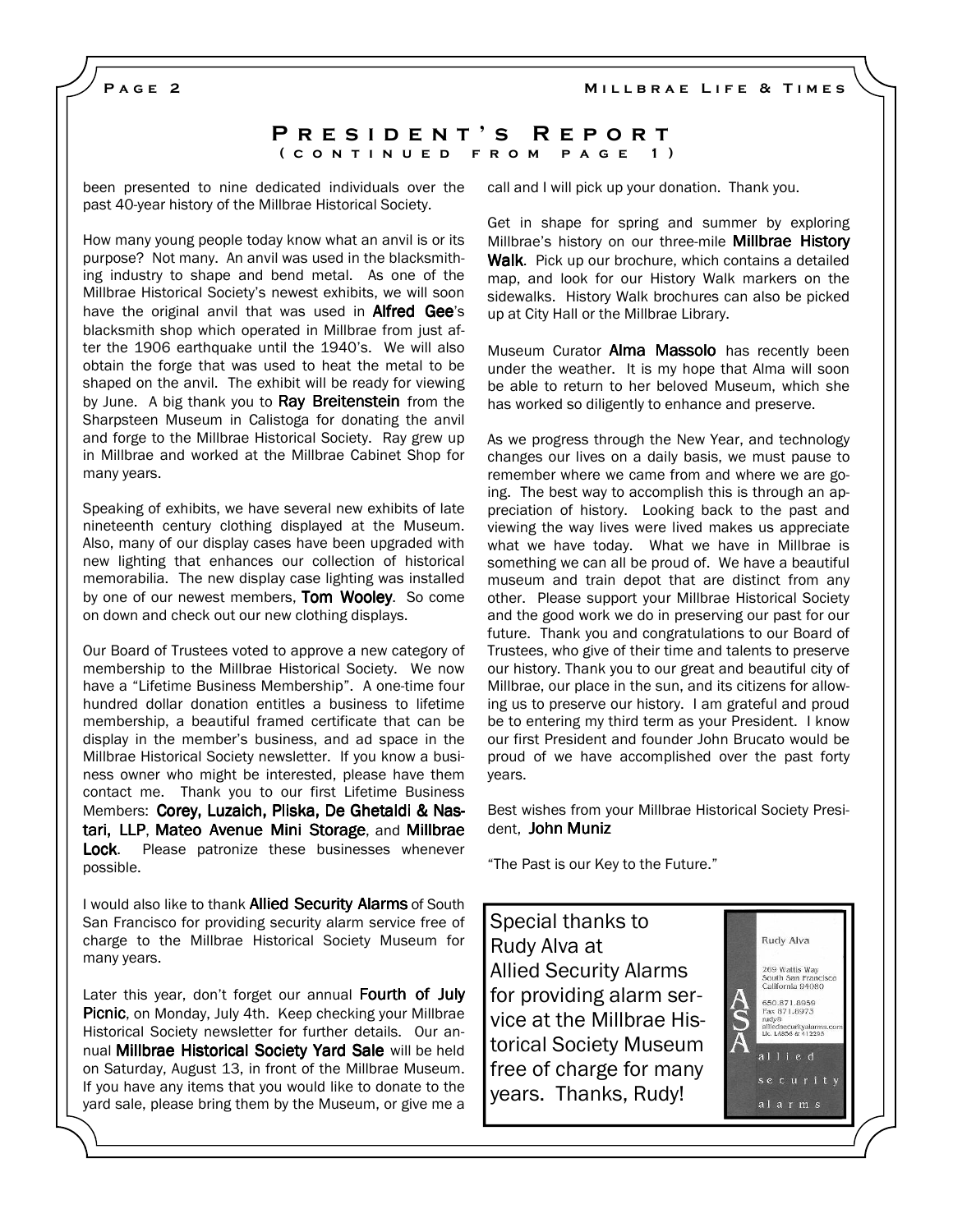M I L L B R A E L I F E & T I M E S A G E 3

# VICE - PRESIDENT'S **MESSAGE** PAUL LARSON

Greetings MHS Members, Trustees and Friends.

Rain, rain go away…come again another day. As of this writing, the rain has stopped…and we even had a chance of snow! A few weeks back, there was a layer of hail coating cars and the parking lot at the El Rancho Inn and on El Camino Real…all looking like snow! I know there have been historical periods of snow in Millbrae. Several stand out notably January 1962 and, according to Wikipedia, "the last measurable occurrence was on February 5, 1976". The weather forecasters predicted snow at sea level back on February 25, but we all know how that turned out!

I'm excited about our upcoming MHS Installation of Officers taking place at the Millbrae Library on Sunday, March 20th at 1:00 pm.

I again will serve as MHS Vice-President. We have an interesting guest speaker: SFO Historical Museum curator **Dennis Sharp**. The airport is a favorite topic of mine, and I look forward to Mr. Sharp's presentation. Millbrae's history is so closely linked to the Airport's history that it would be nice to see our museums work hand-in-hand.

I just returned from a trip to the wine country and visited the old 1850's **Toscano Hotel** on the historic main plaza in Sonoma. The building's interior was nicely staged with beautiful 1860ish period furnishing, but the docent told me that its true function was originally a working man's stopover catering to Italian immigrants. Guests would pay for a meal and bed…but not a room. Beds would be placed wherever there was space, and sometimes there would be 20 people sleeping per



room. According to the docent, the place would have stunk. There was no indoor plumbing, and the "kitchen / Italian restaurant" was in a separate building which was also very interesting to see. If you are ever in Sonoma, please make a point to visit the main plaza and see the many historical buildings including the Toscano Hotel, Mexican Army Barracks, and Mission San Francisco Solano.

I hope you are having a wonderful month. Attached to this message are my many well wishes for you, your family and loved ones, Paul Larson

#### T r a i n M u s e u m N e w s E L I Z A B E T H F U R B E R , E D I T O R V E R N B R U C E , R E P O R T E R

In a few months, all the windows will be sealed on the rail car **Civic Cen**ter. After that project is completed, we intend to repaint/restore each bedroom one at a time, starting toward the end of summer. Our final interior modifications will be that of replacing the carpeting throughout the car.

During the winter, the number of visitors has been fairly low. We had

a welcome increase this last couple of weeks, however, due to our unusually warm spell. Please drop by if you haven't visited lately, as we are always changing the displays.

Our newsletter editor, and train museum docent. Liz Furber, is recovering from her car accident very remarkably. She is now at home. We hope to see her in the near future.



Thanks go to our docents who have faithfully kept our museum staffed these few months. They include: Robert Gorran; Gino and Gerry Micheli; Richard Kennedy; and Vern, William and Theresa Bruce.

## M H S 2011-12 O F FICE R / T R U S T E E N O M I N E E S

The MHS Nominating Committee has placed the following names into nomination to serve as MHS Officers and Trustees for the year 2011-12:

President: John Muniz Vice-President: Paul Larson Secretary: Alicia Espinoza Treasurer: Vern Bruce

Parliamentarian: Mary Vella Treseler Trustees: Tom Dawdy, Dorothy Semke, Lois Way, Judy Cullina, Clay Priola, and Cathy Quigg.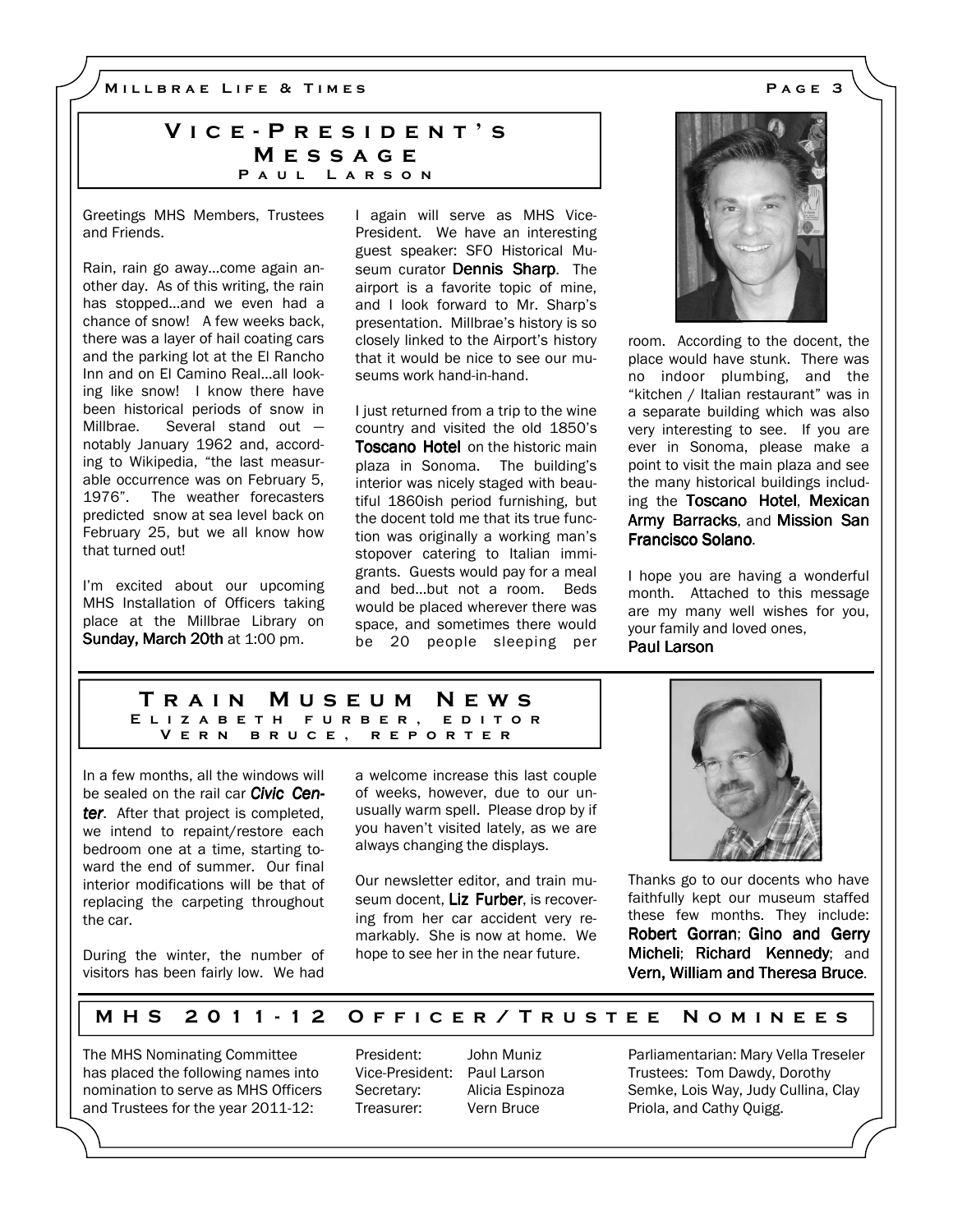# Please patronize our new Millbrae Historical Society Lifetime Business Members:









Sunday, March 20 1:00 to 3:00 pm

Millbrae Library Meeting Room 1 Library Avenue



Join your fellow Historical Society members as we install the new Officers & Board of Trustees for 2011.

Special *History of San Francisco Airport* Presentation: Dennis Sharp, Asst. Curator of Aviation SFO Museum

Special Concentration game show

- Activity: Contestants selected from the audience
	- Prizes up for grabs!
	- Fun for all!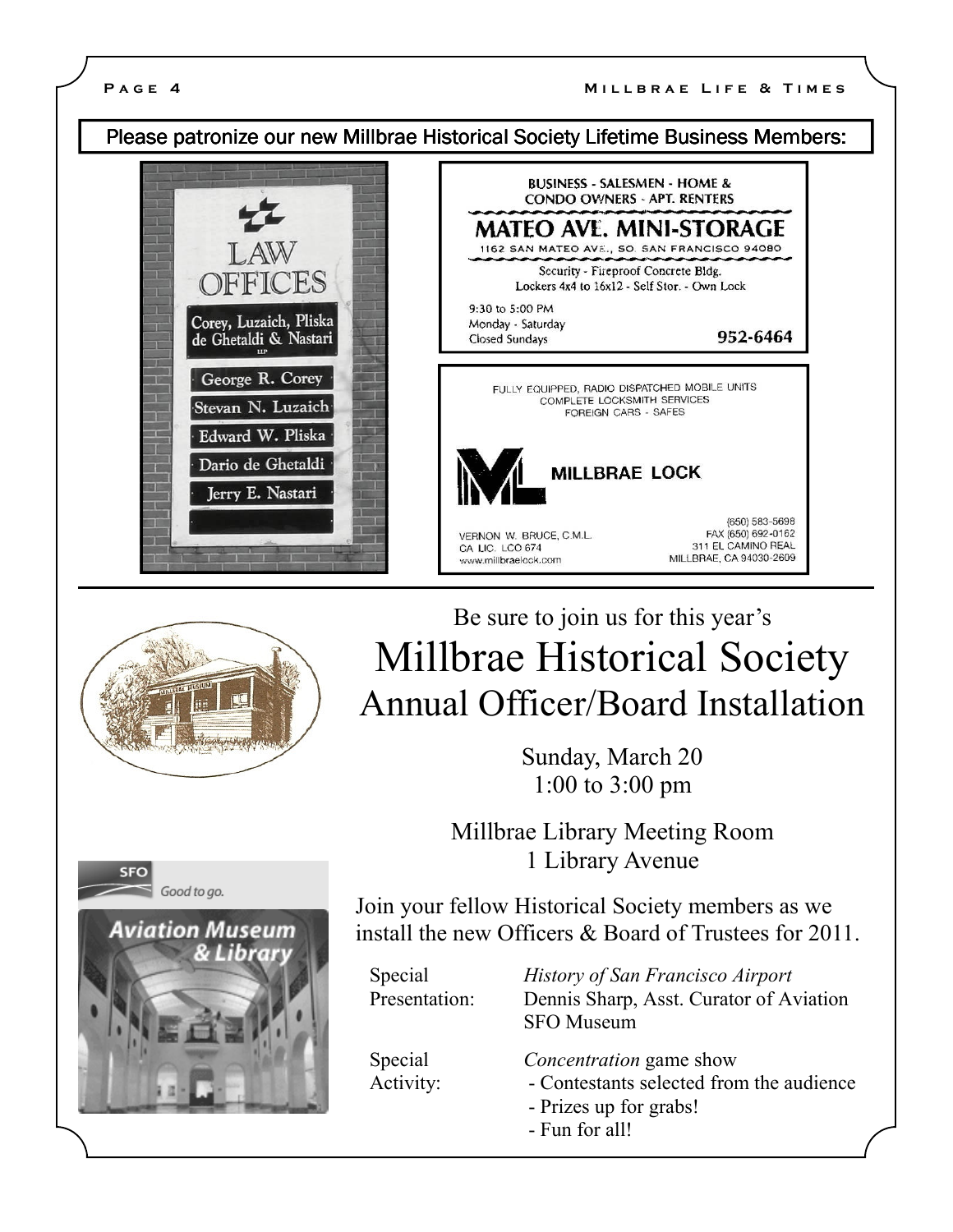## C U R A T O R ' S R E P O R T A L M A M A S S O L O

It is with great pleasure that I begin my article with a profound thank you and appreciation to my assistant Dorothy Semke who kept the Museum in operation as usual during my illness. A job very well done! Thank you, Dorothy!

Clay Priola has joined the Millbrae Historical Society and volunteered to be a docent. Being raised in Millbrae gives him an keen insight on the history of our community. His specialty is reading and understanding maps. We also thank him for his kind donations of a mannequin, tools for use in the Museum, and an aerial photograph. We happily welcome you, Clay!

And of course we are delighted to have Cathy and Dan Quigg join our docent staff. Being involved in city government, they can be very useful in answering questions asked by our visitors wanting to know more about our community and the workings of the city.

Good news!!! Margaret Ruggles, who has been on leave for several months due to a fall, has fully recovered and will resume her docent duty. We are very happy to have you back, Margaret!

We extend a warm welcome to **Judy** and Thomas Cullina as new members of the Society. Judy is also becoming a Trustee on the Executive Board of the Millbrae Historical Society. We are looking forward to having her join us in helping to preserve our heritage and the history of Millbrae.

Thank you to Tom Wooley for his continued interests in improving our electrical components at the Museum for better lighting in our cases and wherever needed.

Thank you also to Louise and Armando Pera for their donation of the music bench placed in front of the pump organ in the Fran Baxter Room. It was much needed!



Janet McGovern from the Caltrain office visited our Museum in search of information on **D.O. Mills** and his connection to the railroad and the Caltrain corridor for her work in compiling and writing a new book for the Arcadia Publishing series. Much information was given to her, and she was most grateful.

### My personal message........

I wish to thank the Trustees and Officers for the beautiful card and the messages each of you sent to me on my return home from the hospital. I was very impressed, and I feel that we at the Millbrae Historical Society are one great family. Thanks to everyone for all the healing wishes.

— Alma Massolo

## HISTORY OF SAN FRANCISCO AIRPORT ( CONTINUED FROM PAGE 1)

national Terminal, with its 1.8 million square feet of floor space, is the largest international terminal in North America.

The relationship between the airport and the residents of Millbrae has not always been positive. During the 1940's, an entire hillside in upper Millbrae was bulldozed in order to provide fill material that was placed in the Bay to lengthen the airport runways. The dirt from the borrow site, which was known as the Macco Pit, was trucked across town along a route paralleling today's Richmond Drive and thence to the airport 18 hours a day for years. The dust and

noise produced by the dirt hauling operation created a great deal of anger and resentment in the com-



munity. The hauling operation was eventually halted due to lawsuits filed by local residents. The borrow site was later developed as the Millbrae Meadows subdivision.

Aircraft engine noise has also been a substantial irritant to Millbrae residents, particularly those living east of El Camino Real. During the 1980s, the Airport spent millions of dollars to install double-pane windows and insulation in homes located in the peak noise impact zone.

Today, the San Francisco International Airport provides significant economic benefits to Millbrae through employment of local residents, and as a major source of customers for local hotels, restaurants, and retail stores. The airport also makes access to any part of the world just a short drive away.